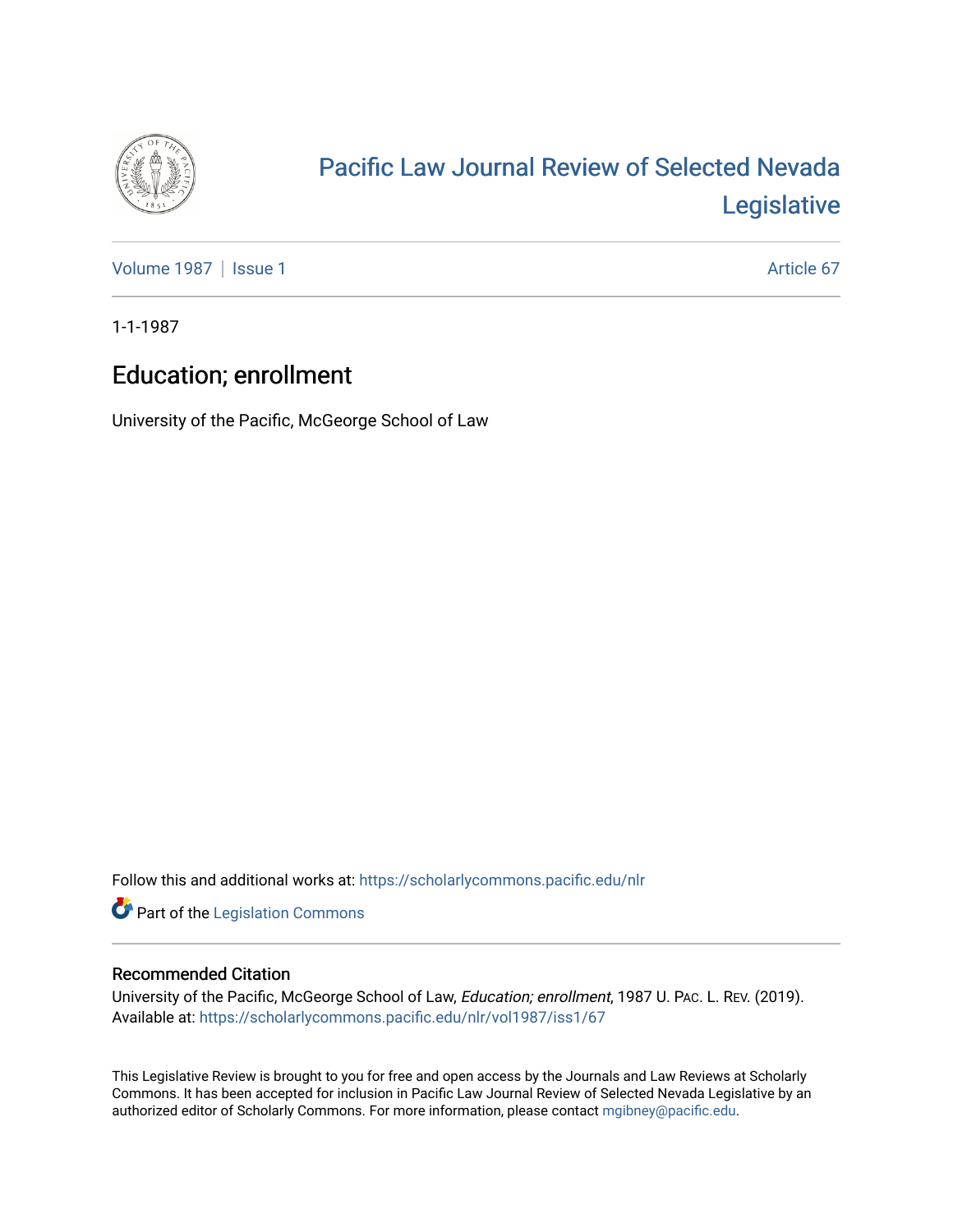### **Education**

#### **Education; enrollment**

NEV. REV. STAT. §§ 392.\_\_\_, 394.\_\_\_ (new); §§ 392.165, 392.215, 394.145, 394.610 (amended). SB 68 (Malone); 1987 STAT. Ch 119

Existing law requires that prior to the permanent enrollment of a child in a public<sup>1</sup> or private school,<sup>2</sup> the parent or guardian<sup>3</sup> must furnish a birth certificate or other document as proof of the child's identity.<sup>4</sup> Under Chapter 119 a parent or guardian who refuses to furnish documents<sup>5</sup> or presents false documents with the intent to deceive is guilty of a misdemeanor.<sup>6</sup> Chapter 119 also requires that the child be enrolled under the name appearing in the identifying  $document<sub>1</sub>$  unless the court has, upon petition by the parent or guardian, 8 issued an order directing the principal to enroll the child under a different name. 9 Under Chapter 119, however, a child in the custody of the welfare division of the Department of Human

5. *Id.* § 392.215 2 (amended by 1987 Nev. Stat. ch. 119, sec. 3, at \_\_\_ ) (birth certificate or record of attendance at school-public schools); id. § 394.145 5(a) (amended by 1987 Nev. Stat. ch. 119, sec. 5, at  $\Box$ ) (birth certificate or record of attendance at school-private schools).

6. NEv. REv. STAT. § 392.215 (amended by 1987 Nev. Stat. ch. 119, sec. 3, at \_) (child must be under 17 years of age and under the parent's control-public schools); id. § 394.145 (amended by 1987 Nev. Stat. ch. 119, sec. 5, at \_\_\_) (child must be under 17 years of age and under the parent's control-private schools); See id. § 193.120 3 (definition of a misdemeanor).

7. *Id.* § 392.165 2 (amended by 1987 Nev. Stat. ch. 119, sec. 2, at \_\_) (relating to public schools); id. § 394.145 2 (amended by 1987 Nev. Stat. ch. 119, sec. *5,* at\_) (relating to private schools).

8. 1987 Nev. Stat. ch. 119, sec. 1, at  $\mu$  (enacting NEV. REV. STAT. § 392. $\mu$ ) (relating to public schools); 1987 Nev. Stat. ch. 119, sec. 4, at \_\_ (enacting NEV. REV. STAT. § 394. (relating to private schools).

9. 1987 Nev. Stat. ch. 119, sec. 1, at\_ (enacting NEV. REv. STAT. § 392.\_) (relating to public schools); id. sec. 4, at \_ (enacting NEV. REv. STAT. § 394.\_) (relating to private schools).

I. NEv. REv. STAT. § 386.010 (creation of school district).

<sup>2.</sup> *Id.* § 394.103 (definition of private schools).

<sup>3.</sup> *Id.* § 159.017 (definition of guardian).

<sup>4.</sup> *Id.* § 392.165 1 (amended by 1987 Nev. Stat. ch. 119, sec. 2, at  $\Box$ ) (relating to public schools); id.  $\S$  394.145 1 (amended by 1987 Nev. Stat. ch. 119, sec. 5, at  $\Box$ ) (relating to private schools).